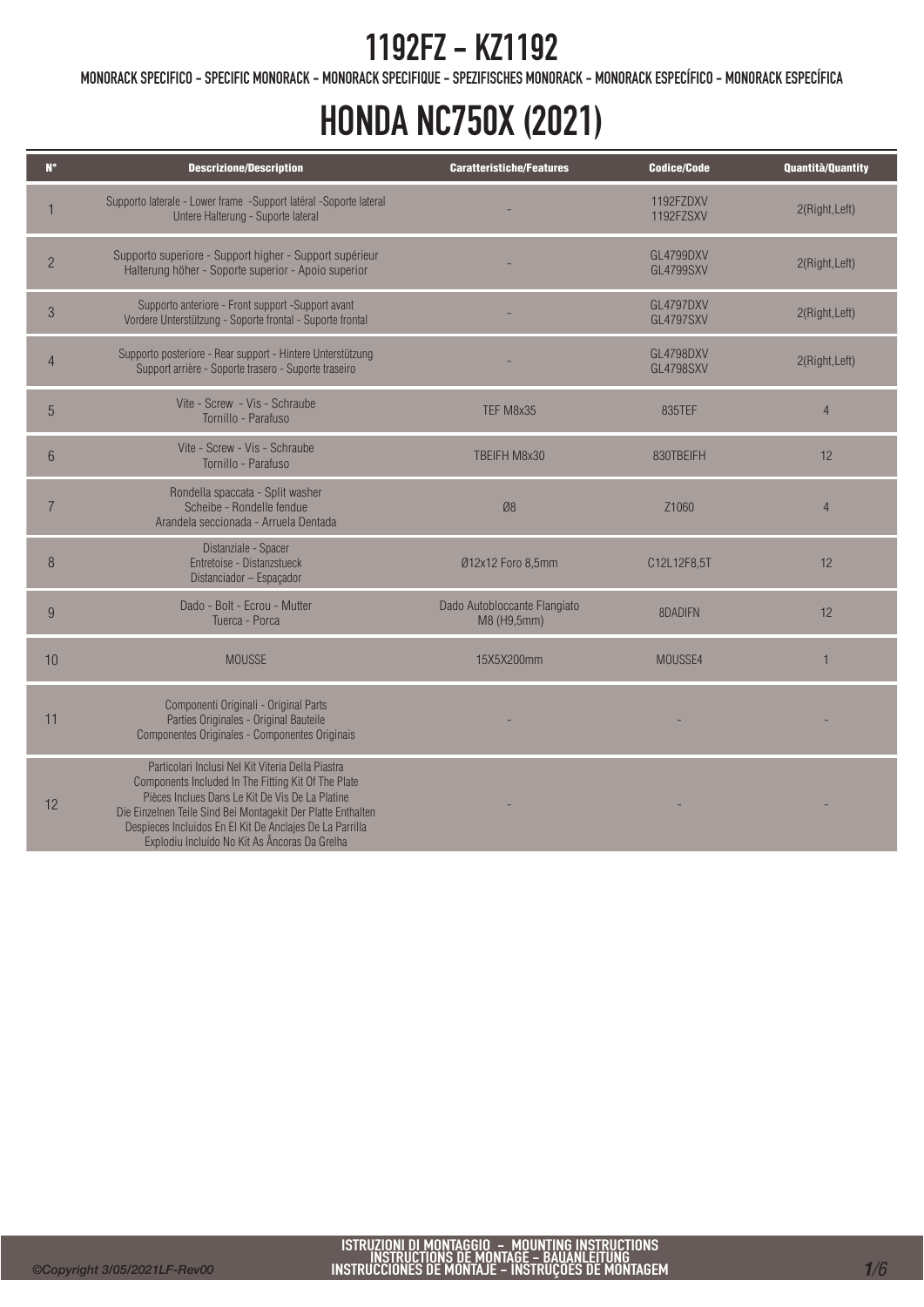MONORACK SPECIFICO - SPECIFIC MONORACK - MONORACK SPECIFIQUE - SPEZIFISCHES MONORACK - MONORACK ESPECÍFICO - MONORACK ESPECÍFICA

### HONDA NC750X (2021)



ISTRUZIONI DI MONTAGGIO – MOUNTING INSTRUCTIONS<br>INSTRUCTIONS DE MONTAGE – BAUANLEITUNG<br>INSTRUCCIONES DE MONTAJE – INSTRUÇÕES DE MONTAGEM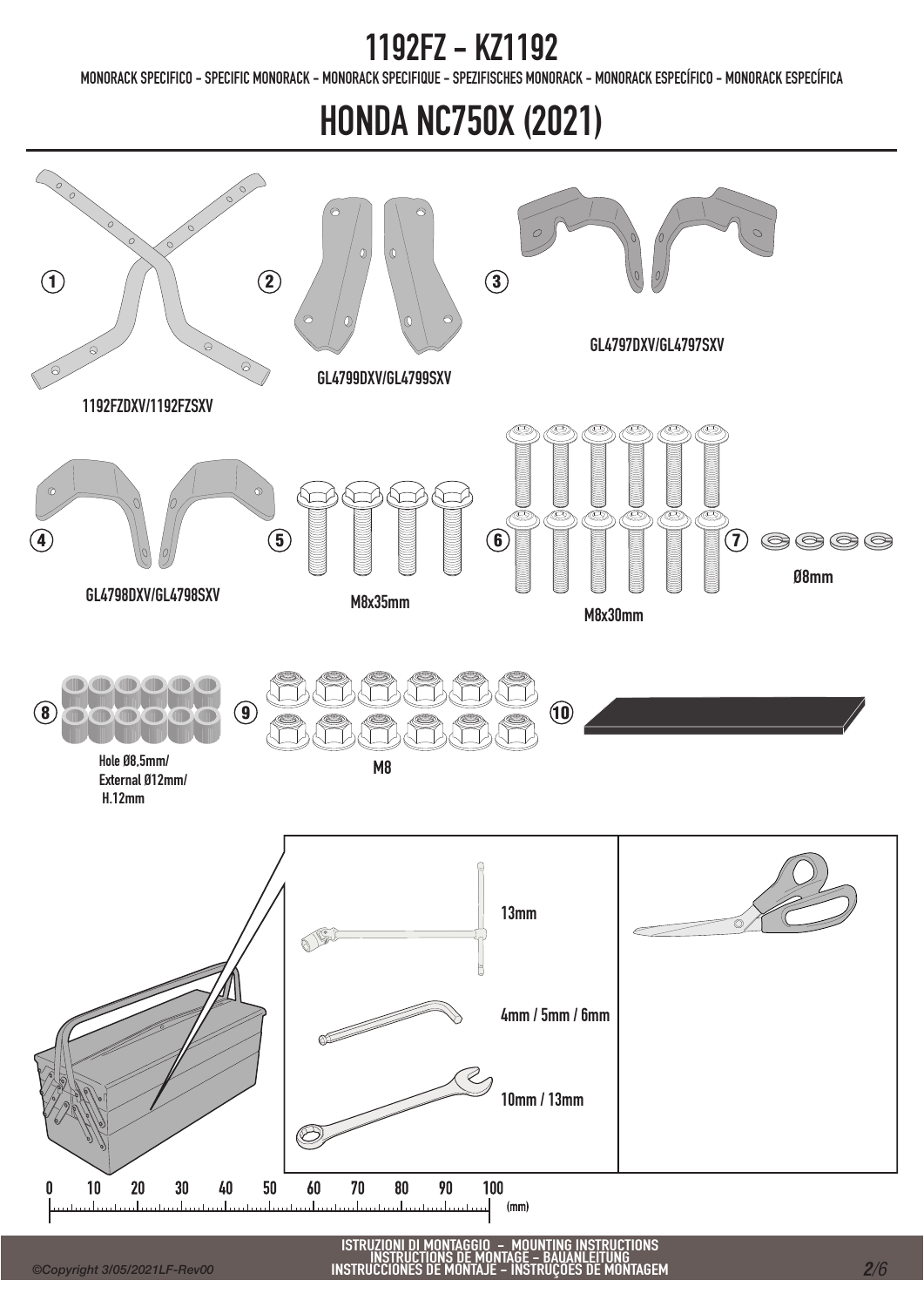MONORACK SPECIFICO - SPECIFIC MONORACK - MONORACK SPECIFIQUE - SPEZIFISCHES MONORACK - MONORACK ESPECÍFICO - MONORACK ESPECÍFICA

### HONDA NC750X (2021)



#### LEFT SIDE / RIGHT SIDE

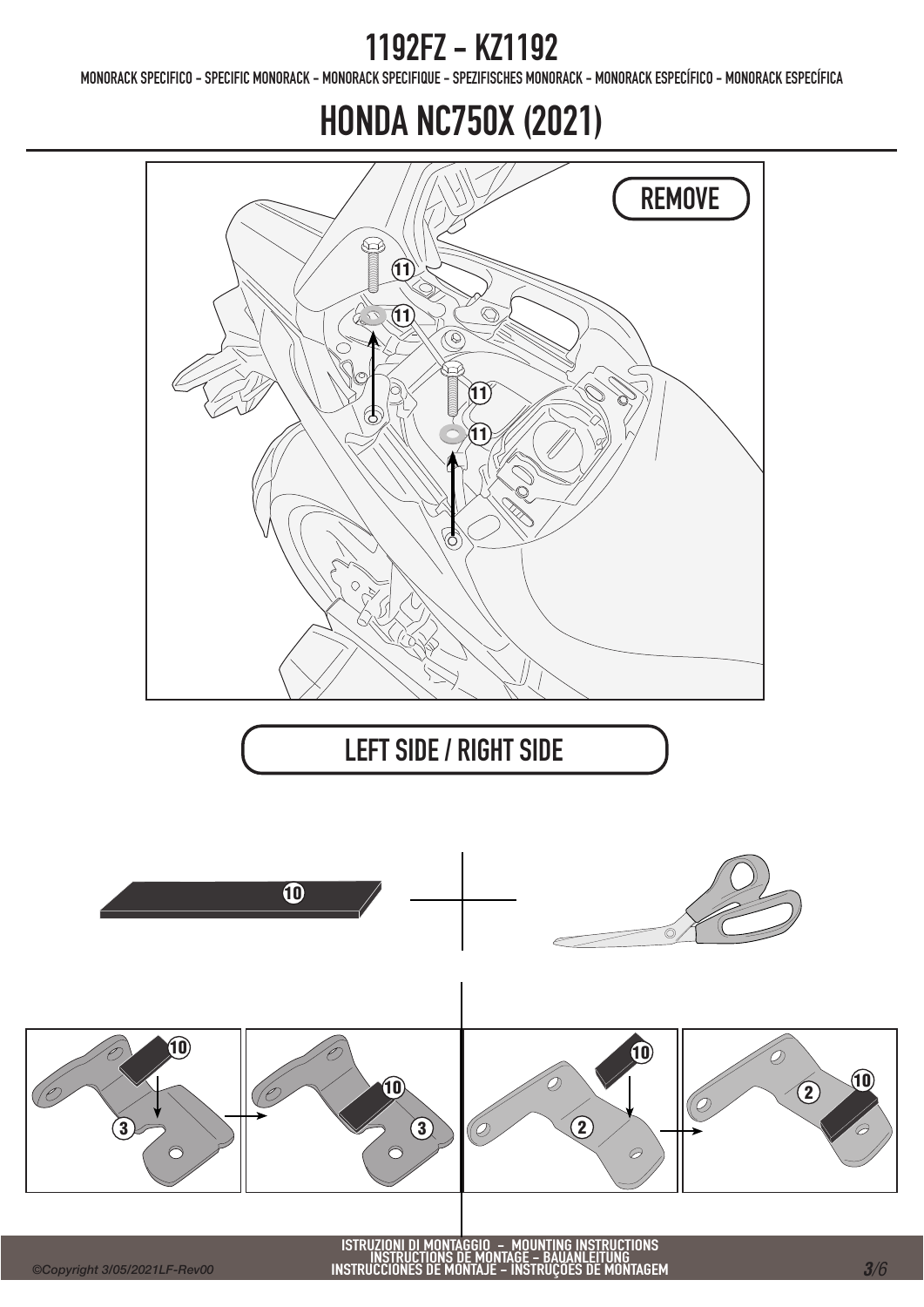MONORACK SPECIFICO - SPECIFIC MONORACK - MONORACK SPECIFIQUE - SPEZIFISCHES MONORACK - MONORACK ESPECÍFICO - MONORACK ESPECÍFICA

## HONDA NC750X (2021)

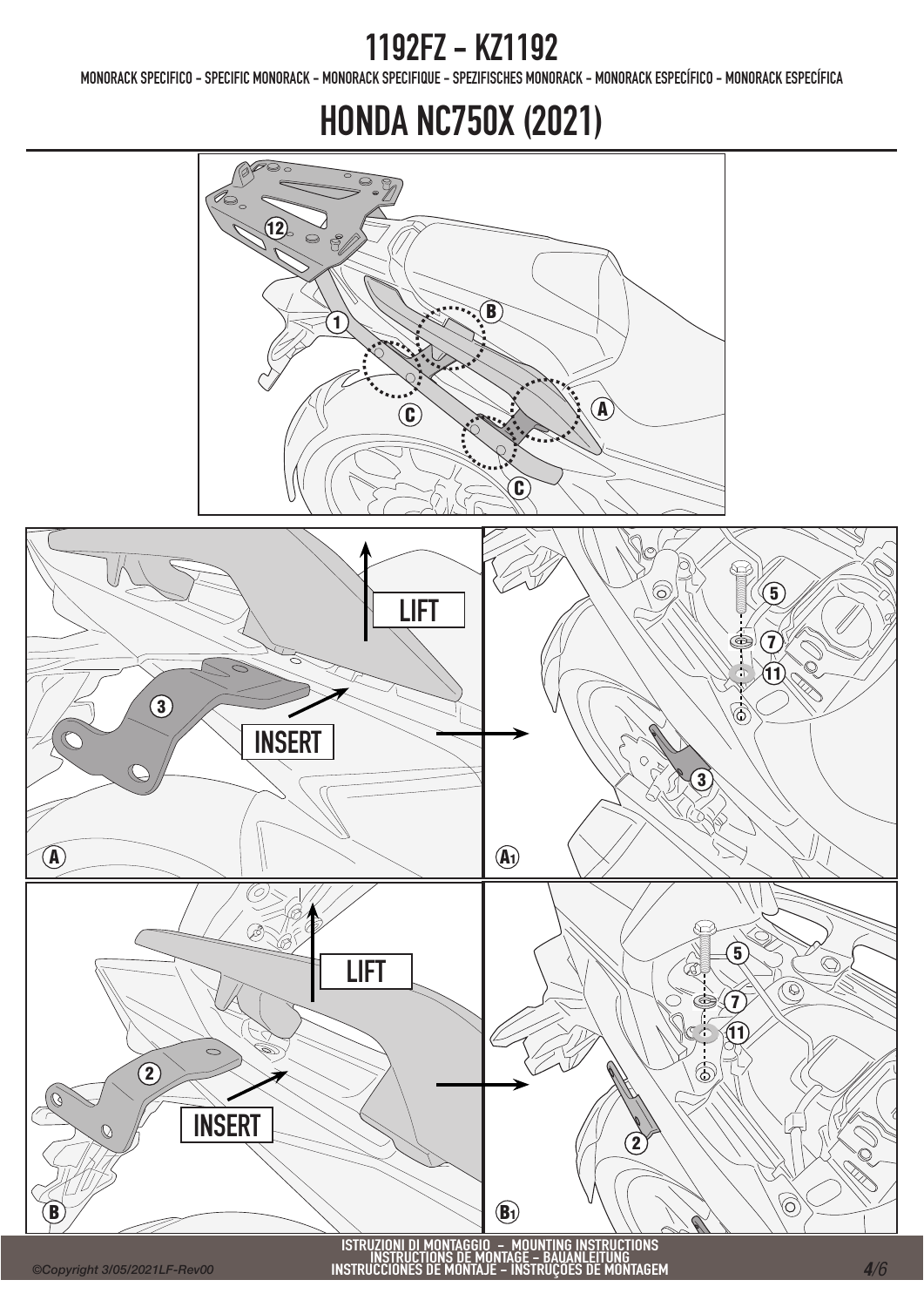MONORACK SPECIFICO - SPECIFIC MONORACK - MONORACK SPECIFIQUE - SPEZIFISCHES MONORACK - MONORACK ESPECÍFICO - MONORACK ESPECÍFICA

# HONDA NC750X (2021)